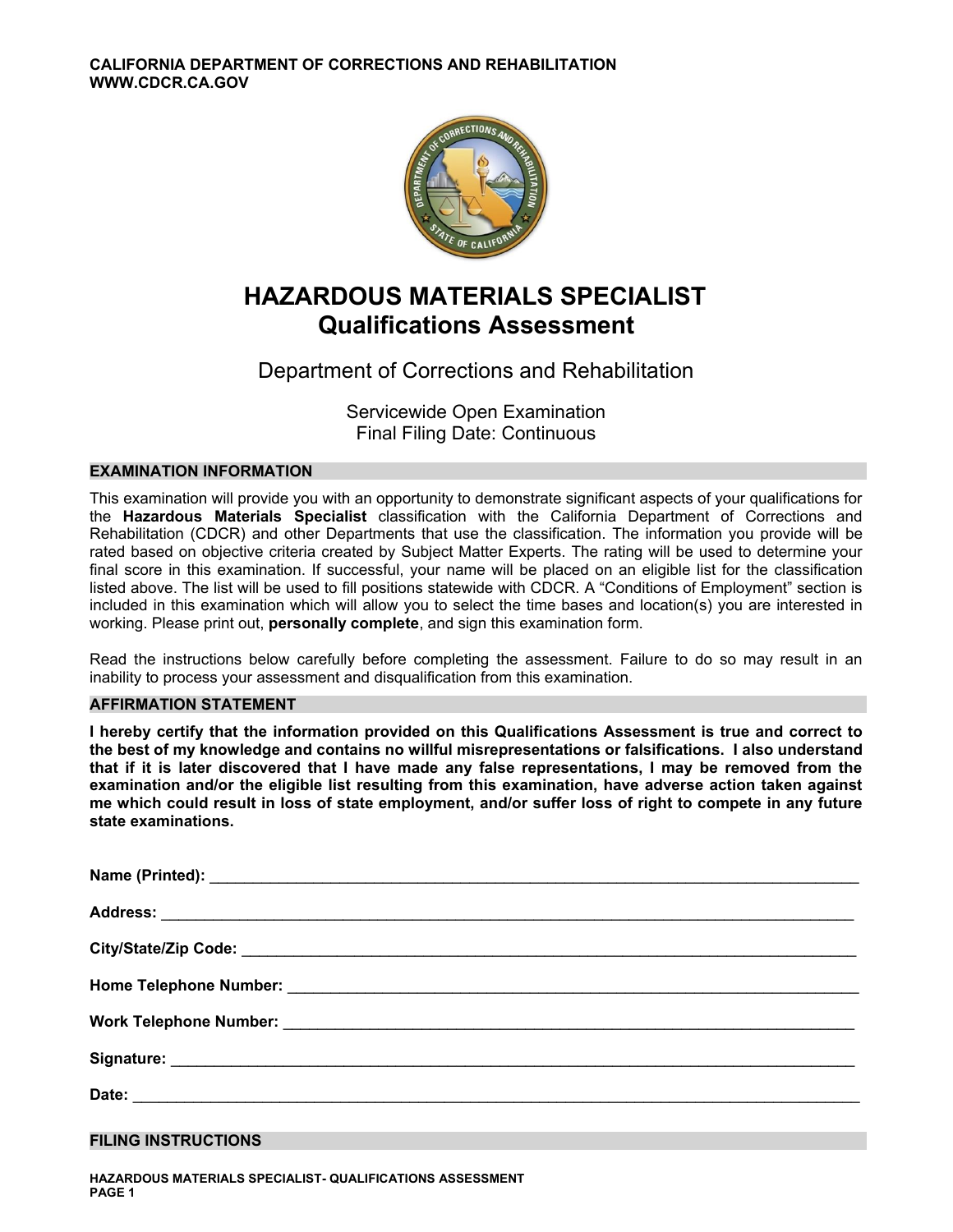# **All applicants must complete and submit the following examination materials:**

- [Examination Application \(STD. 678\)](https://jobs.ca.gov/pdf/STD678.pdf)
- Qualifications Assessment

By mail to:

**Department of Corrections and Rehabilitation Office of Workforce Planning P.O. Box 942883 Sacramento, CA 94283-0001** 

Or in person at:

**Department of Corrections and Rehabilitation 1515 S Street Sacramento, CA 95811-7243 Attn: Office of Workforce Planning, 101N** 

If you are personally delivering your application and Qualifications Assessment, you must do so between the hours of **8:00 a.m.** and **5:00 p.m.**, Monday through Friday, to the street address listed above.

# **NOTE:**

- All examination materials must have original signatures.
- Be sure your envelope has adequate postage if submitting via mail.
- Faxed or emailed copies will **NOT** be accepted under any circumstances.
- Make and keep a photocopy of the completed Qualifications Assessment for your records.

# **GENERAL INSTRUCTIONS**

This Qualifications Assessment is the sole component of the examination. To obtain a position on the eligible list, a minimum score of 70% must be achieved. Therefore, please be sure to review and follow all instructions carefully as missing or incomplete information may result in disqualification or a lower score.

This examination is comprised of the following areas:

- Affirmation Statement (page 1)
- Filing Instructions / General Instructions (page 2)
- Prior State Employment / Conditions of Employment (pages 3 4)
- Rating Instructions (page 5)
- Knowledge & Experience Assessment (pages 6 9)
- Recruitment Questionnaire (pages 11 12)

# **YOUR RESPONSES ARE SUBJECT TO VERIFICATION**

Please keep in mind that all information provided on this Qualifications Assessment will be subject to verification at any time during the examination process, hiring process, and even after gaining employment. Anyone who misrepresents his/her experience will be subject to adverse consequences, which could include the following action(s):

- Removal from the examination process
- Removal from the eligible list / certification list
- Loss of State employment
- Loss of rights to compete in any future state examinations

# **PRIOR STATE EMPLOYMENT INFORMATION**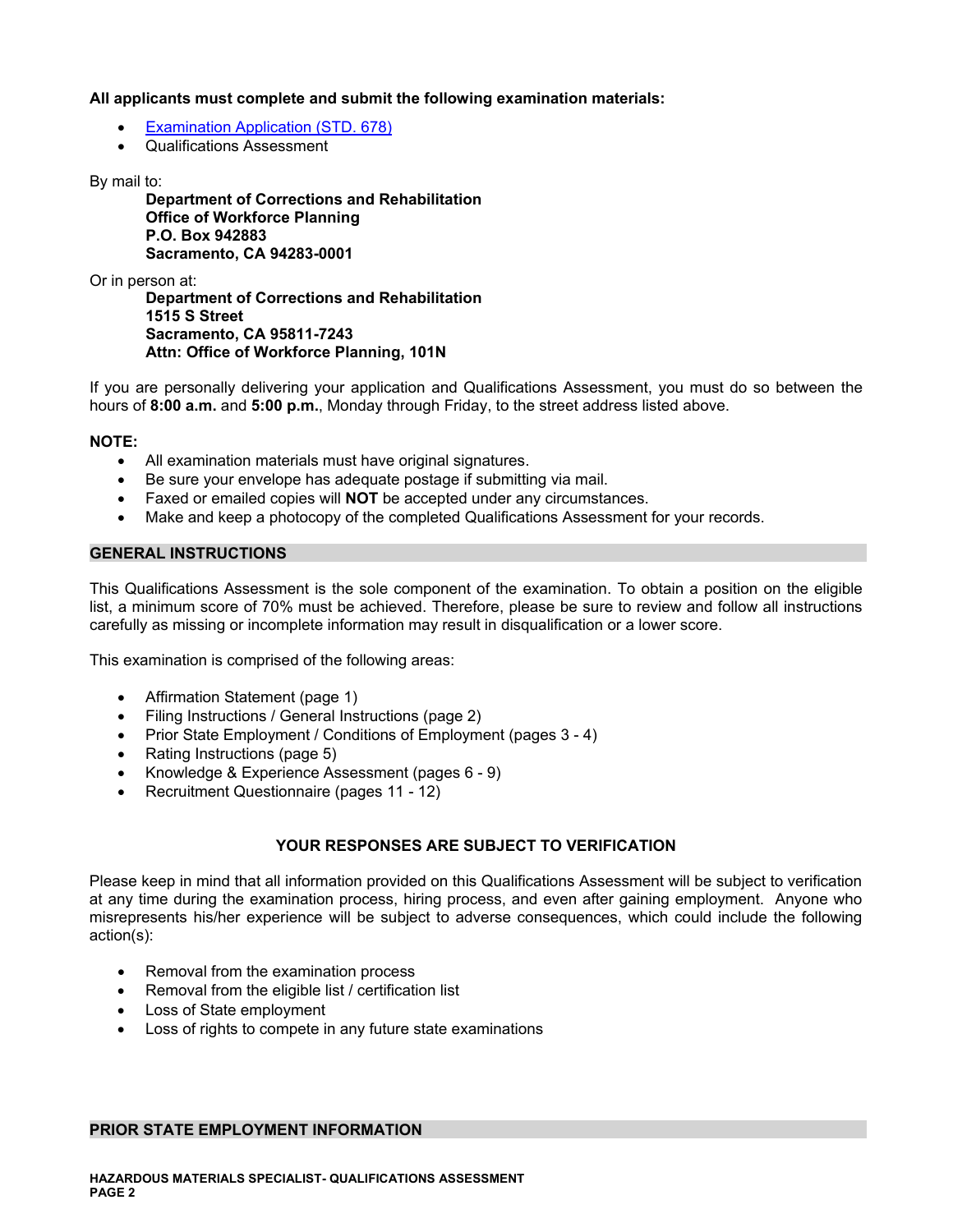**Complete this next section ONLY if you have been previously dismissed from California State Civil Service employment by punitive action or as a result of disciplinary proceedings. IF THIS DOES NOT APPLY TO YOU, please skip this question.** 

**Do you have written permission from the California Department of Human Resources (CalHR) to take this examination?** 



**State Personnel Board, Rule 211 provides that a dismissed state employee may only participate in State Civil Service examinations if he/she has obtained prior consent from the State Personnel Board.** 

# **CONDITIONS OF EMPLOYMENT**

# **PLEASE MARK THE APPROPRIATE BOX(ES) OF YOUR CHOICE.**

If you are successful in this examination, your name will be placed on an active employment list and referred to fill vacancies Statewide according to the conditions you specify on this form.

# **TYPE OF APPOINTMENT YOU WILL ACCEPT**

Please mark the appropriate box(es) - you may check "(A) Any" if you are willing to accept any type of employment.

☐ **(D) Permanent Full-Time** ☐ **(R) Permanent Part-Time** ☐ **(K) Limited-Term Full-Time** ☐ **(A) Any** 

If all are marked and you receive an appointment other than permanent full-time, your name will continue to be considered for permanent full-time positions.

# **LOCATION(S) YOU ARE WILLING TO WORK**

□ **5 ANYWHERE IN THE STATE –** If this box is marked, no further selection is necessary

# **NORTHERN REGION**

- 
- ☐ CSP, San Quentin 0200 **Alpine County**  ☐ 4500 **Shasta County**
- 
- 
- Mule Creek State Prison ☐ 2500 **Modoc County** ☐ 4700 **Siskiyou County**  Pine Grove Youth Conservation ☐ 2800 **Napa County** Camp ☐ 4800 **Solano County**
- 
- ☐ **Placer County**  CSP, Solano 3100 ☐ 0500 **Calaveras County**
- ☐ 0600 **Colusa County**
- ☐ 0700 **Contra Costa County**  CSP, Sacramento ☐ 5200 **Tehama County**
- 
- 
- 
- 
- 
- 
- ☐ 1800 **Lassen County**  O.H. Close YCF
- California Correctional Center N.A. Chaderjian YCF
- High Desert State Prison
- 
- 
- ☐ 2300 **Mendocino County** 0300 **Amador County** ☐ ☐ 4600 **Sierra County** 
	-
	-
	-
	-
	-
	-
	-
	-
- ☐ 0800 **Del Norte County**  Folsom State Prison ☐ 5300 **Trinity County**  Pelican Bay State Prison Richard A. McGee Correctional
- ☐ 0900 **El Dorado County** Training Center ☐ 5500 **Tuolumne County**  Sierra Conservation Center ☐ 3800 – **San Francisco County** 1100 – **Glenn County** ☐
- ☐ ☐ 3900 **San Joaquin County** 1200 **Humboldt County**  Deuel Vocational Institute ☐ 5800 **Yuba County** 
	-
	- California Health Care Facility
	-
	-
	-
- ☐ 0100 **Alameda County** ☐ 2100 **Marin County** ☐ 4100 **San Mateo County** 
	-
	-
	-
	-
- ☐ 2900 **Nevada County** California Medical Facility ☐ 0400 **Butte County** 
	-
	-
	- ☐ 4900 **Sonoma County** 3200 **Plumas County** ☐
	- ☐ 5100 **Sutter County** 3400 **Sacramento County** ☐
		-
		-
		-
		- ☐ 5700 **Yolo County**
		-

**CENTRAL REGION**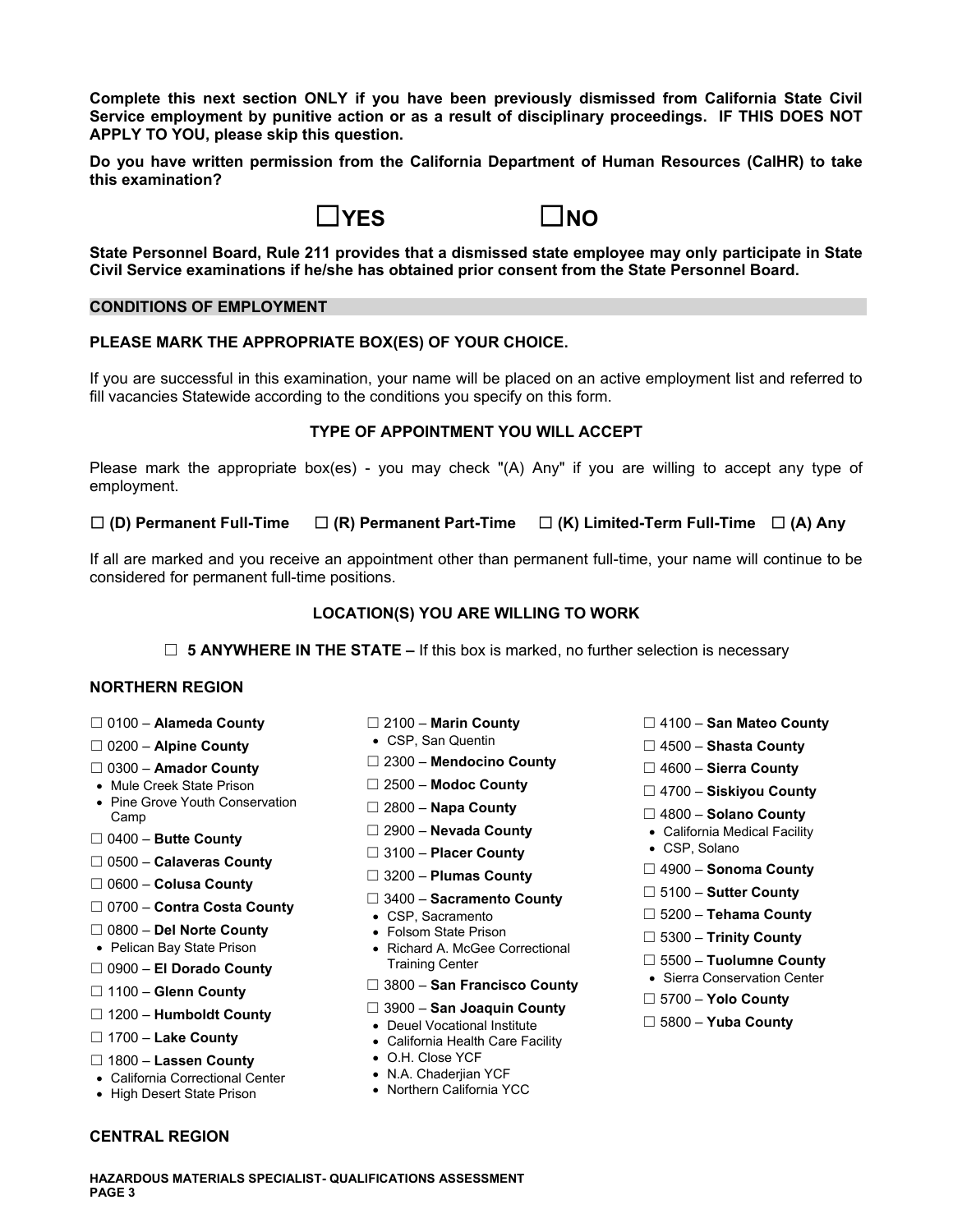- 
- 
- 
- 
- California City Correctional <br>
Facility Correctional **□ 2000 Madera County Department County**<br>
County **County Activity and County Activity Activity County**
- 
- 
- 
- 

- 
- 
- □ 1400 **Inyo County** <br>
CA Substance Abuse Treatment <br>
CA Substance Abuse Treatment ☐ CA Substance Abuse Treatment ☐ 3500 – **San Benito County** 1500 – **Kern County** Facility
	-
- Central California Women's California Correctional Institution California Men's Colony
	-
- Wasco State Prison **□ 2200 Mariposa County** 
	-
	-
- ☐ 1000 **Fresno County** ☐ 1600 **Kings County** ☐ 2700 **Monterey County**
- Pleasant Valley State Prison Avenal State Prison Correctional Training Facility
	-
	-
	-
	-
- Facility Kern Valley State Prison **Facility Community Community Community** Kern Valley State Prison Valley State Prison North Kern State Prison Valley State Prison Valley State Prison North Interval 2200 Sant
	-
	- ☐ 2400 **Merced County** ☐ 5000 **Stanislaus County**
	- ☐ 2600 **Mono County** ☐ 5400 **Tulare County**

# **SOUTHERN REGION**

- 
- 
- 
- 
- 
- 

- Calipatria State Prison California Rehabilitation Center RJ Donovan Correctional Facility
	-
	-
- ☐ 1900 **Los Angeles Coun** Ironwood State Prison **ty**  ☐ 5600 **Ventura County**  CSP, Los Angeles County ☐ 3600 **San Bernardino**  Ventura YCF ☐ **County** 3000 – **Orange County**  California Institution for Men
	-
	- California Institution for Women
- ☐ 1300 **Imperial County** ☐ 3300 **Riverside County** ☐ 3700 **San Diego County** 
	-
- CSP, Centinela **COUNTY Chuckawalla Valley State Prison** □ 4200 **Santa Barbara County**<br>□ 1900 Los Angeles County Ironwood State Prison □ □ 5600 Venture County
	-
	-

# **ADDRESS OR EMPLOYMENT CHANGES**

After list release, successful candidates may update any address and/or availability for employment preference information by accessing their [CalCareer Account](https://www.jobs.ca.gov/) [\(www.jobs.ca.gov](www.jobs.ca.gov)) on the California Department of Human Resources (CalHR) website or by notifying CDCR at the following address:

> California Department of Corrections and Rehabilitation Office of Workforce Planning P.O. Box 942883 Sacramento, CA 94283-0001 Attn: Certification Unit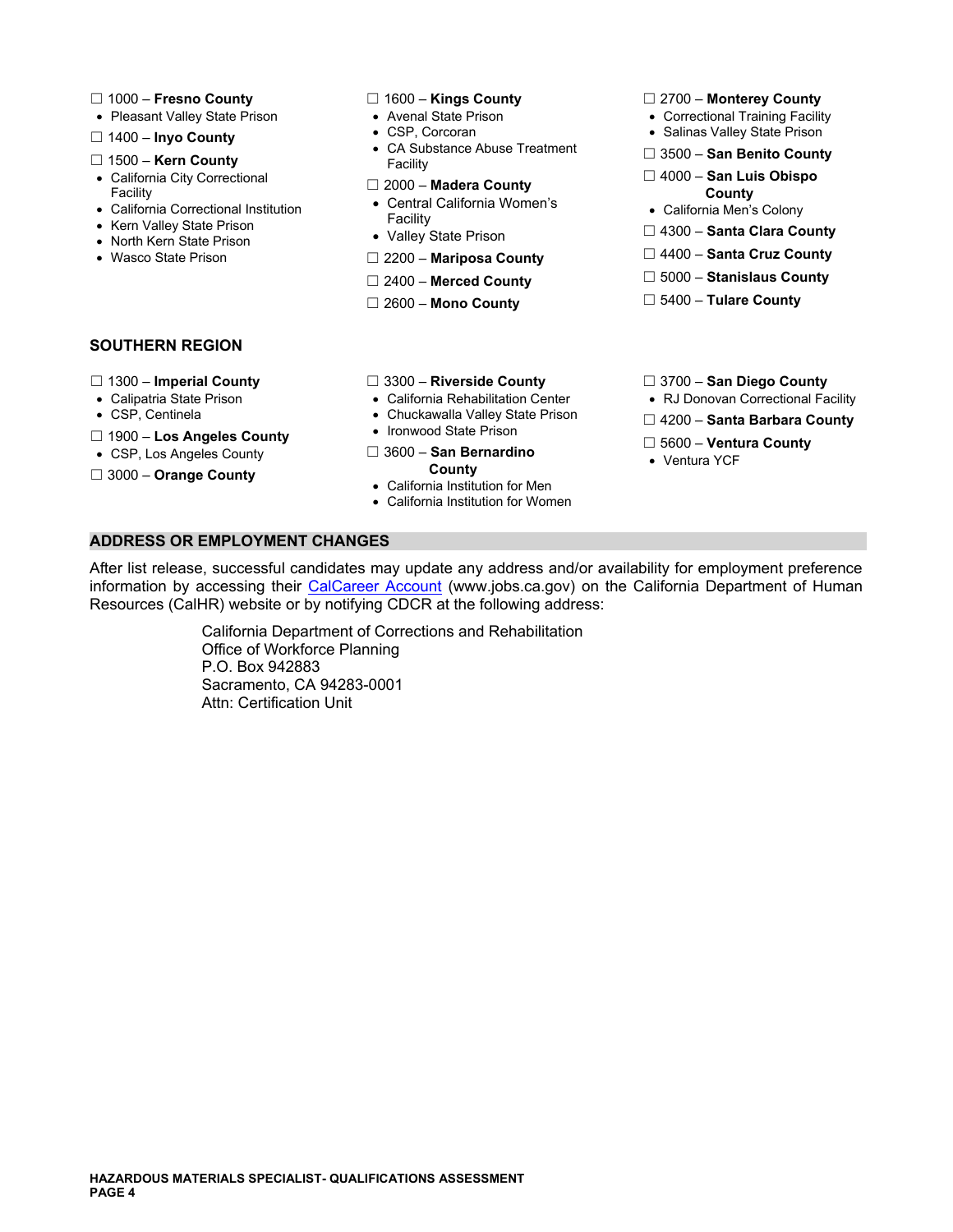## **RATING INSTRUCTIONS**

Rate your knowledge and experience performing specific job-related actions, using the rating scale(s) below.

Respond to each statement, beginning on the following page, by indicating how the statement applies to you. You are required to respond to every statement by marking one option for each of the two scales provided. Responses may not be changed or added once submitted to the Office of Workforce Planning. Missing responses will result in a lower score.

In responding to each statement, you may refer to your FORMAL EDUCATION, FORMAL TRAINING COURSES, and/or WORK EXPERIENCE whether paid or not paid.

# **SCALE #1 - KNOWLEDGE RELATED TO PERFORMING THIS ACTION**

#### **Extensive Knowledge**

I possess an expert knowledge level to the extent that I have effectively performed tasks related to this knowledge in the most difficult and complex situations **and** I have instructed others on specific aspects of this knowledge.

#### **Moderate Knowledge**

I possess an advanced knowledge level to the extent that I could effectively perform this task under the majority of circumstances or situations encountered.

#### **Basic Knowledge**

I possess a sufficient knowledge level that would allow me to perform this task successfully in routine situations.

#### **Limited Knowledge**

I have some knowledge of how to perform this task, but I may require additional instruction to apply my knowledge effectively.

#### **No Knowledge**

I have no knowledge of how to perform this task or what it may entail.

# **SCALE #2 - EXPERIENCE RELATED TO PERFORMING THIS ACTION**

#### **Extensive Experience**

I have more than 4 years of experience in regularly performing this action **and** I have instructed others on this specific action.

### **Moderate Experience**

I have more than 3 years, but less than 4 years of experience performing this action **and** I can perform it independently.

#### **Basic Experience**

I have more than 2 years, but less than 3 years of experience performing this action **and** I have performed it regularly with minimal or no assistance.

### **Limited Experience**

I have less than 2 years of experience in performing this action **and** I may require assistance for successful performance.

### **No Experience**

I have never performed this action.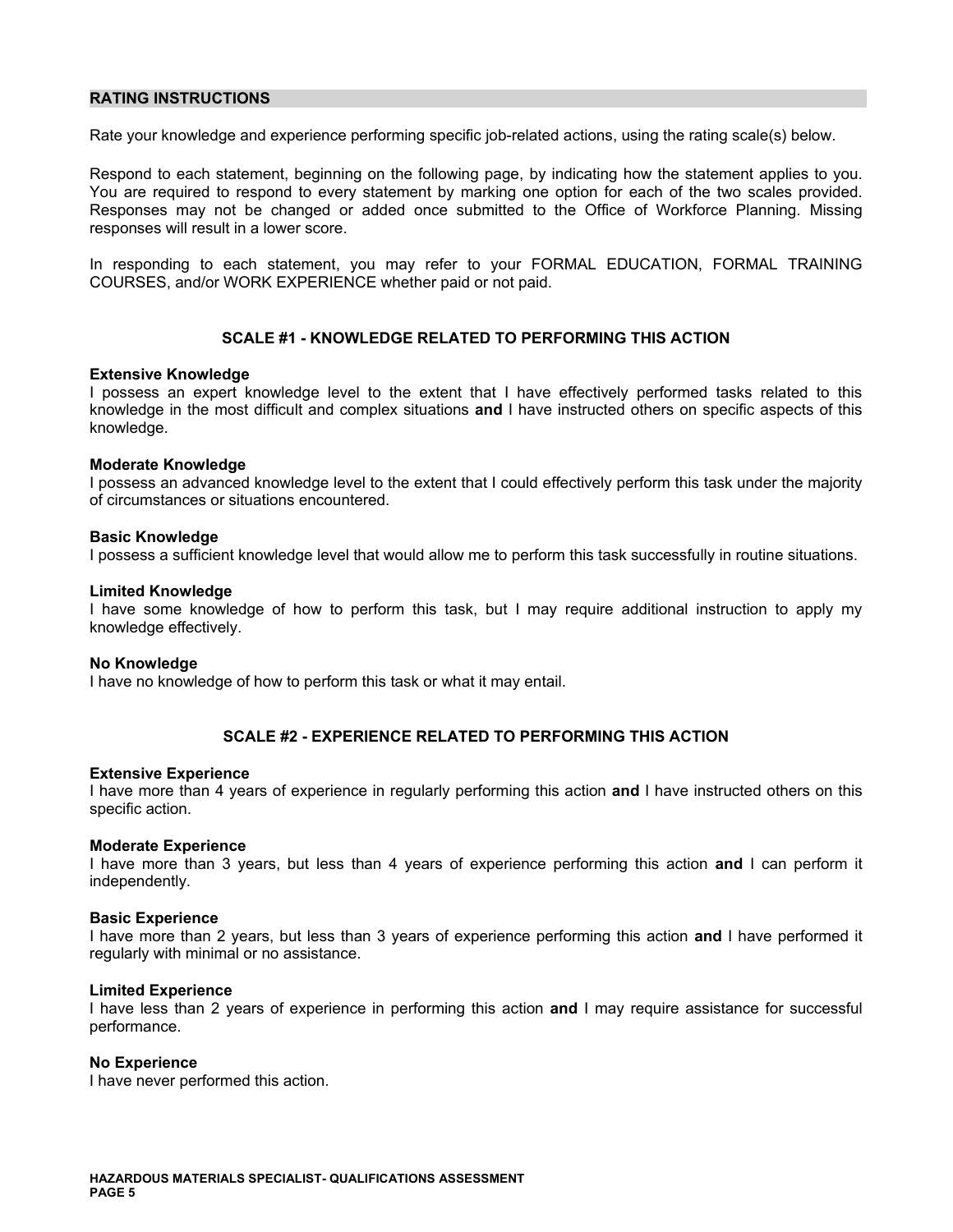| Identification of hazardous materials and waste associated with training, labeling, inventory control, and<br>1.<br>waste minimization. |                                              |
|-----------------------------------------------------------------------------------------------------------------------------------------|----------------------------------------------|
| Knowledge related to performing this action                                                                                             | Experience related to performing this action |
| $\Box$ Extensive Knowledge                                                                                                              | $\Box$ Extensive Experience                  |
| □ Moderate Knowledge                                                                                                                    | □ Moderate Experience                        |
| □ Basic Knowledge                                                                                                                       | $\Box$ Basic Experience                      |
| □ Limited Knowledge                                                                                                                     | $\Box$ Limited Experience                    |
| □ No Knowledge                                                                                                                          | $\Box$ No Experience                         |
| Identification/classification of hazardous materials and waste.<br>2.                                                                   |                                              |
| Knowledge related to performing this action                                                                                             | Experience related to performing this action |
| □ Extensive Knowledge                                                                                                                   | $\Box$ Extensive Experience                  |
| □ Moderate Knowledge                                                                                                                    | □ Moderate Experience                        |
| □ Basic Knowledge                                                                                                                       | $\Box$ Basic Experience                      |
| □ Limited Knowledge                                                                                                                     | $\Box$ Limited Experience                    |
| □ No Knowledge                                                                                                                          | $\Box$ No Experience                         |
| Interaction with emergency responders related to hazardous substances released.<br>3.                                                   |                                              |
| Knowledge related to performing this action                                                                                             | Experience related to performing this action |
| □ Extensive Knowledge                                                                                                                   | $\Box$ Extensive Experience                  |
| □ Moderate Knowledge                                                                                                                    | □ Moderate Experience                        |
| □ Basic Knowledge                                                                                                                       | □ Basic Experience                           |
| □ Limited Knowledge                                                                                                                     | $\Box$ Limited Experience                    |
| □ No Knowledge                                                                                                                          | $\Box$ No Experience                         |
| Classification of hazardous materials and waste in support of emergency response.<br>4.                                                 |                                              |
| Knowledge related to performing this action                                                                                             | Experience related to performing this action |
| $\Box$ Extensive Knowledge                                                                                                              | $\Box$ Extensive Experience                  |
| □ Moderate Knowledge                                                                                                                    | □ Moderate Experience                        |
| □ Basic Knowledge                                                                                                                       | $\Box$ Basic Experience                      |
| □ Limited Knowledge                                                                                                                     | $\Box$ Limited Experience                    |
| $\Box$ No Knowledge                                                                                                                     | $\Box$ No Experience                         |
| Following workplace guidelines for hazardous materials and waste.<br>5.                                                                 |                                              |
| Knowledge related to performing this action                                                                                             | Experience related to performing this action |
| □ Extensive Knowledge                                                                                                                   | $\Box$ Extensive Experience                  |
| □ Moderate Knowledge                                                                                                                    | □ Moderate Experience                        |
| □ Basic Knowledge                                                                                                                       | $\Box$ Basic Experience                      |
| □ Limited Knowledge                                                                                                                     | $\Box$ Limited Experience                    |
| □ No Knowledge                                                                                                                          | $\Box$ No Experience                         |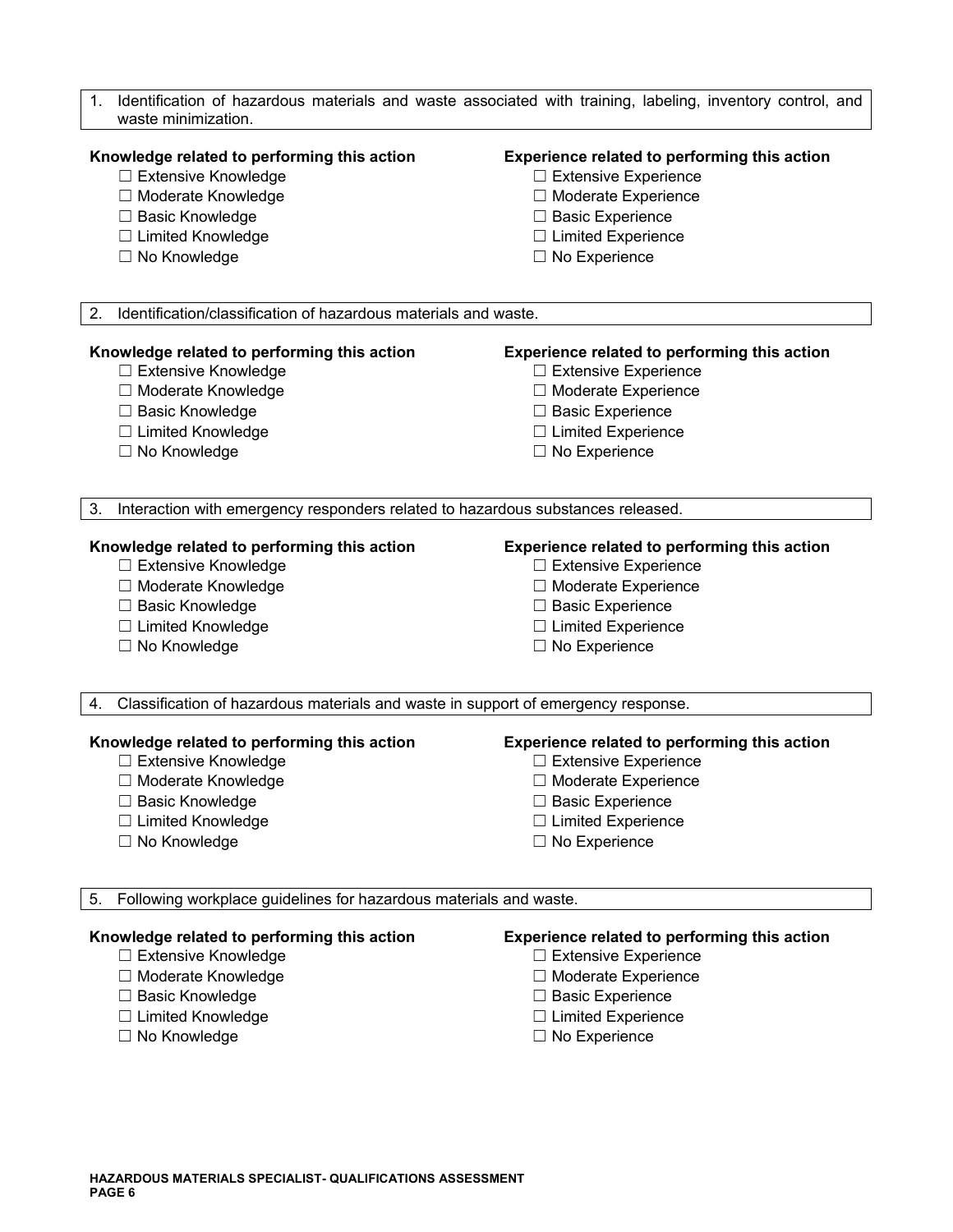### 6. Conduct hazardous material and waste audits/inspections to ensure compliance.

- 
- ☐ Moderate Knowledge ☐ Moderate Experience
- ☐ Basic Knowledge ☐ Basic Experience
- ☐ Limited Knowledge ☐ Limited Experience
- 

# **Knowledge related to performing this action Experience related to performing this action**

- ☐ Extensive Knowledge ☐ Extensive Experience
	-
	-
	-
- ☐ No Knowledge ☐ No Experience

7. Review surveys/audits in maintaining compliance with hazardous materials and waste requirements.

# **Knowledge related to performing this action Experience related to performing this action**

- 
- 
- 
- 
- 

- ☐ Extensive Knowledge ☐ Extensive Experience
- ☐ Moderate Knowledge ☐ Moderate Experience
- ☐ Basic Knowledge ☐ Basic Experience
- ☐ Limited Knowledge ☐ Limited Experience
- ☐ No Knowledge ☐ No Experience

8. Implement hazardous materials business plan requirements.

### **Knowledge related to performing this action Experience related to performing this action**

- 
- 
- 
- 
- ☐ No Knowledge ☐ No Experience

- ☐ Extensive Knowledge ☐ Extensive Experience
- ☐ Moderate Knowledge ☐ Moderate Experience
- ☐ Basic Knowledge ☐ Basic Experience
- ☐ Limited Knowledge ☐ Limited Experience
	-
- 9. Workplace policies, procedures, and practices related to hazardous materials and waste management aimed at improving workplace safety.

### **Knowledge related to performing this action Experience related to performing this action**

- ☐ Extensive Knowledge ☐ Extensive Experience
- ☐ Moderate Knowledge ☐ Moderate Experience
- 
- ☐ Limited Knowledge ☐ Limited Experience
- 

- 
- 
- ☐ Basic Knowledge ☐ Basic Experience
	-
- ☐ No Knowledge ☐ No Experience

10. Effective communication with peers, contractors, local, and other governmental agencies.

- 
- ☐ Moderate Knowledge ☐ Moderate Experience
- ☐ Basic Knowledge ☐ Basic Experience
- ☐ Limited Knowledge ☐ Limited Experience
- ☐ No Knowledge ☐ No Experience

# **Knowledge related to performing this action Experience related to performing this action**

- ☐ Extensive Knowledge ☐ Extensive Experience
	-
	-
	-
	-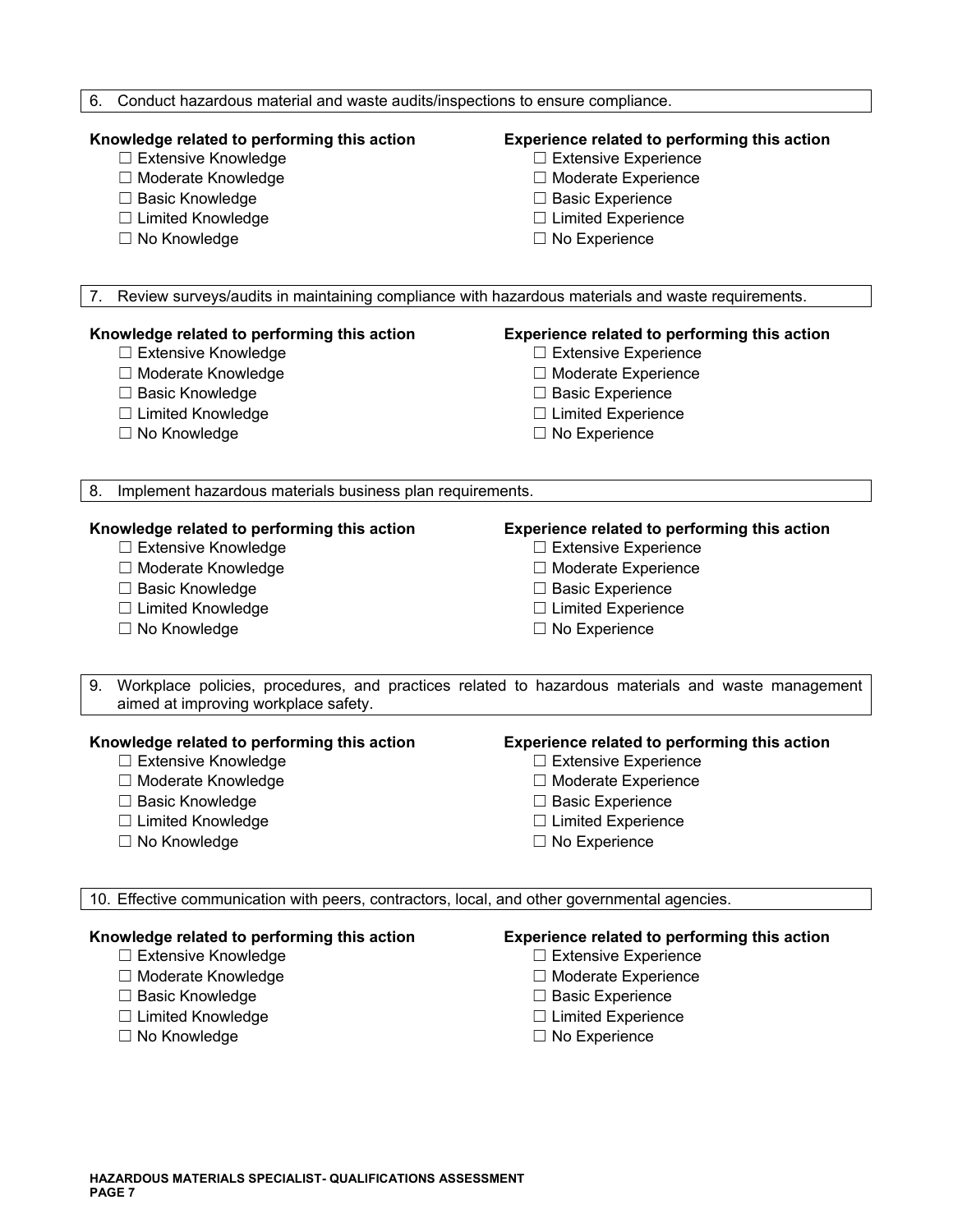### 11. Effective record keeping related to hazardous waste disposal and associated fees.

- ☐ Extensive Knowledge ☐ Extensive Experience
- ☐ Moderate Knowledge ☐ Moderate Experience
- ☐ Basic Knowledge ☐ Basic Experience
- ☐ Limited Knowledge ☐ Limited Experience
- ☐ No Knowledge ☐ No Experience

# **Knowledge related to performing this action Experience related to performing this action**

- 
- 
- 
- 
- 

12. Collect hazardous wastes from point of generation to the designated 90-Day storage area.

- 
- 
- 
- 
- 

# **Knowledge related to performing this action Experience related to performing this action**

- ☐ Extensive Knowledge ☐ Extensive Experience
- ☐ Moderate Knowledge ☐ Moderate Experience
- ☐ Basic Knowledge ☐ Basic Experience
- ☐ Limited Knowledge ☐ Limited Experience
- ☐ No Knowledge ☐ No Experience

13. Coordinate required hazardous waste removal from the workplace.

- 
- 
- 
- ☐ Limited Knowledge ☐ Limited Experience
- ☐ No Knowledge ☐ No Experience

### **Knowledge related to performing this action Experience related to performing this action**

- ☐ Extensive Knowledge ☐ Extensive Experience
- ☐ Moderate Knowledge ☐ Moderate Experience
- ☐ Basic Knowledge ☐ Basic Experience
	-
	-

14. Update programs associated with hazardous materials and waste.

# **Knowledge related to performing this action Experience related to performing this action**

- ☐ Extensive Knowledge ☐ Extensive Experience
- ☐ Moderate Knowledge ☐ Moderate Experience
- ☐ Basic Knowledge ☐ Basic Experience
- ☐ Limited Knowledge ☐ Limited Experience
- ☐ No Knowledge ☐ No Experience

- 
- 
- 
- 
- 

# 15. Facility environmental quality permit compliance monitoring.

# **Knowledge related to performing this action Experience related to performing this action**

- 
- ☐ Moderate Knowledge ☐ Moderate Experience
- 
- 
- 

- ☐ Extensive Knowledge ☐ Extensive Experience
	-
- ☐ Basic Knowledge ☐ Basic Experience
- ☐ Limited Knowledge ☐ Limited Experience
- ☐ No Knowledge ☐ No Experience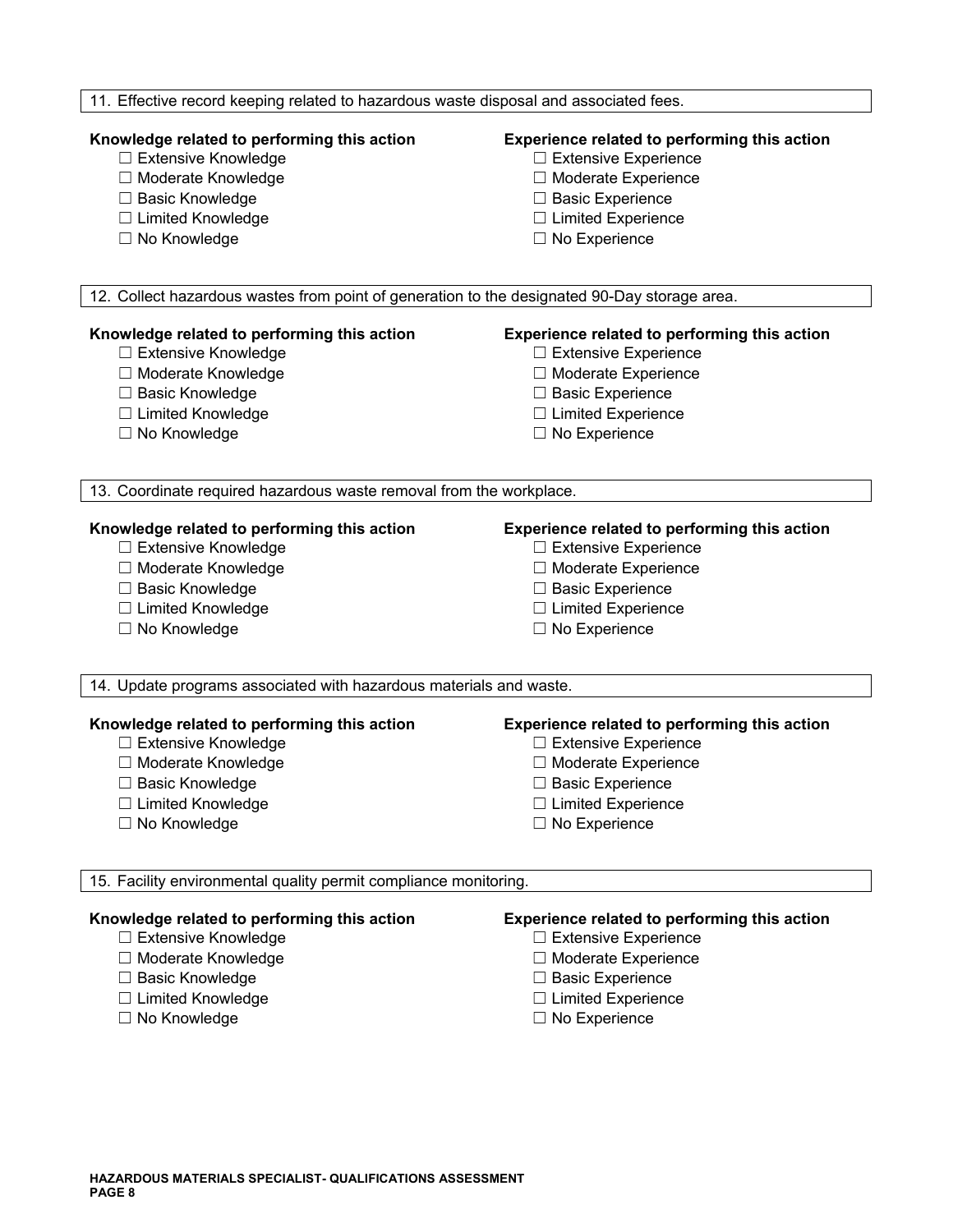| 16. Maintain constant tool, key, and lock control.                                                                                       |                                                                        |
|------------------------------------------------------------------------------------------------------------------------------------------|------------------------------------------------------------------------|
|                                                                                                                                          |                                                                        |
| Knowledge related to performing this action<br>□ Extensive Knowledge                                                                     | Experience related to performing this action<br>□ Extensive Experience |
| □ Moderate Knowledge                                                                                                                     | □ Moderate Experience                                                  |
| □ Basic Knowledge                                                                                                                        | □ Basic Experience                                                     |
| □ Limited Knowledge                                                                                                                      | $\Box$ Limited Experience                                              |
| $\Box$ No Knowledge                                                                                                                      | $\Box$ No Experience                                                   |
|                                                                                                                                          |                                                                        |
|                                                                                                                                          |                                                                        |
| 17. Prepare documents for service and expense orders/contracts to conduct repairs, or obtain contractor and/or<br>vendor services, etc.  |                                                                        |
| Knowledge related to performing this action                                                                                              | Experience related to performing this action                           |
| □ Extensive Knowledge                                                                                                                    | □ Extensive Experience                                                 |
| □ Moderate Knowledge                                                                                                                     | □ Moderate Experience                                                  |
| □ Basic Knowledge                                                                                                                        | $\Box$ Basic Experience                                                |
| □ Limited Knowledge                                                                                                                      | $\Box$ Limited Experience                                              |
| □ No Knowledge                                                                                                                           | $\Box$ No Experience                                                   |
|                                                                                                                                          |                                                                        |
|                                                                                                                                          |                                                                        |
| 18. Prepare purchase orders and requests for supplies needed to maintain the hazardous materials program.                                |                                                                        |
| Knowledge related to performing this action                                                                                              | Experience related to performing this action                           |
| □ Extensive Knowledge                                                                                                                    | □ Extensive Experience                                                 |
| □ Moderate Knowledge                                                                                                                     | □ Moderate Experience                                                  |
| □ Basic Knowledge                                                                                                                        | □ Basic Experience                                                     |
| □ Limited Knowledge                                                                                                                      | $\Box$ Limited Experience                                              |
| □ No Knowledge                                                                                                                           | $\Box$ No Experience                                                   |
|                                                                                                                                          |                                                                        |
|                                                                                                                                          |                                                                        |
| 19. Participate in seminars, trainings, and public meetings to maintain current certifications and knowledge of<br>regulations and laws. |                                                                        |
|                                                                                                                                          |                                                                        |
| Knowledge related to performing this action                                                                                              | Experience related to performing this action                           |
| □ Extensive Knowledge<br>□ Moderate Knowledge                                                                                            | $\Box$ Extensive Experience                                            |
|                                                                                                                                          | □ Moderate Experience                                                  |
| □ Basic Knowledge                                                                                                                        | $\Box$ Basic Experience                                                |
| □ Limited Knowledge                                                                                                                      | $\Box$ Limited Experience                                              |
| $\Box$ No Knowledge                                                                                                                      | $\Box$ No Experience                                                   |
|                                                                                                                                          |                                                                        |

# **THIS CONCLUDES THE EXAMINATION**

**REVISION DATE:** 5/4/2021 - AL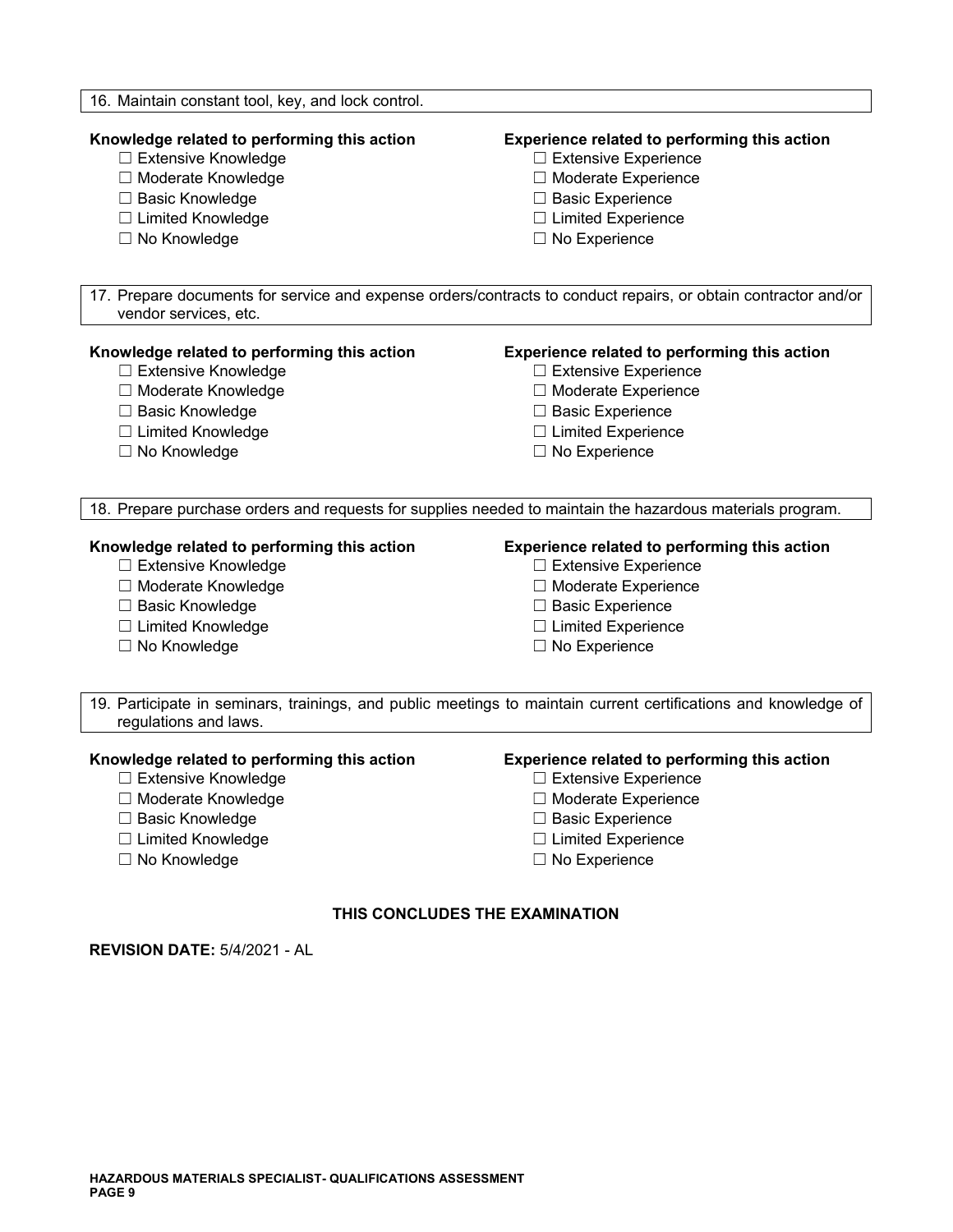**THIS PAGE HAS BEEN INTENTIONALLY LEFT BLANK**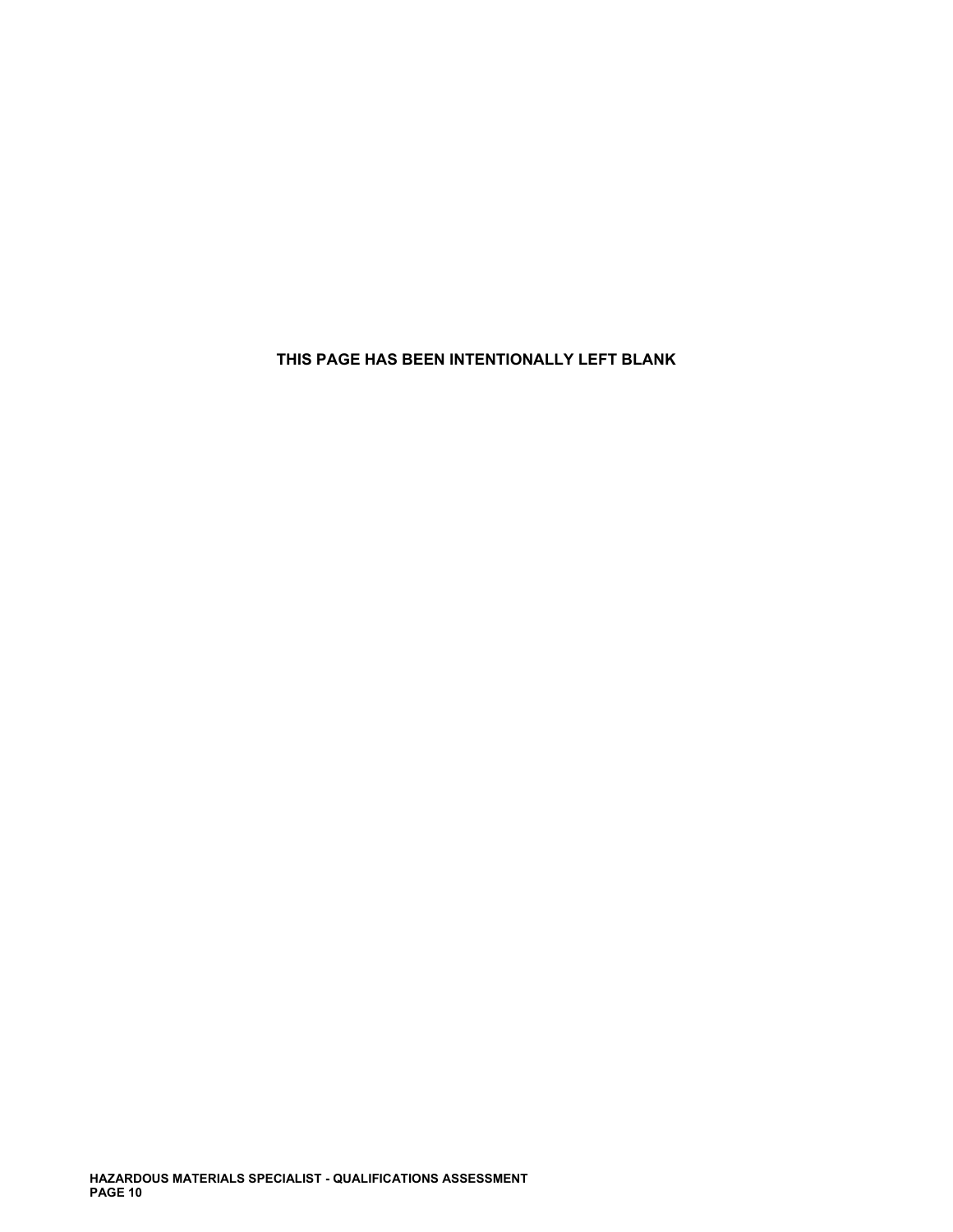# **RECRUITMENT QUESTIONNAIRE**

Applicants are asked to voluntarily provide the information below. The following data will be used for statistical data gathering and reporting purposes. This questionnaire will be separated from the examination and this information will not be used in any employment decisions.

# **GENDER**

- ☐ Male
- ☐ Female
- ☐ Non-binary

# **RACE AND ETHNICITY**

Check **one** box that best describes your race or ethnicity.

- ☐ Black or African American ☐ Multiple Asian\*\* ☐ Multiple Pacific Islander\*\*\*
- ☐ American Indian or Alaska ☐ Indian ☐ Guamanian Native ☐ Cambodian ☐ Hawaiian
- ☐ Hispanic or Latino (alone or ☐ Chinese ☐ Samoan in combination with any other race) ☐ Filipino ☐ Other Pacific Islander
- 
- ☐ Multiple Races\* ☐ Korean
- 
- 
- 
- 
- 
- ☐ White ☐ Japanese
	-
	- ☐ Laotian
	- ☐ Vietnamese
	- ☐ Other Asian

# **ASIAN PACIFIC ISLANDER**

- 
- 
- 
- 
- 

\*If you identify with more than one race that is Non-Hispanic or Latino, select Multiple Races.

\*\*If you identify with more than one Asian ethnicity, select Multiple Asian.

\*\*\*If you identify with more than one Pacific Islander ethnicity, select Multiple Pacific Islander.

# **AUTHORITIES**

Government Code sections 8310.5, 19705, 19790, 19792(h) and California Code of Regulations, Title 2, sections 599.980, 11013(b) authorize the State of California to collect demographic information on job applicants and exam participants for analysis and statistical purposes.

# **CONTINUE TO NEXT PAGE TO COMPLETE RECRUITMENT QUESTIONNAIRE**